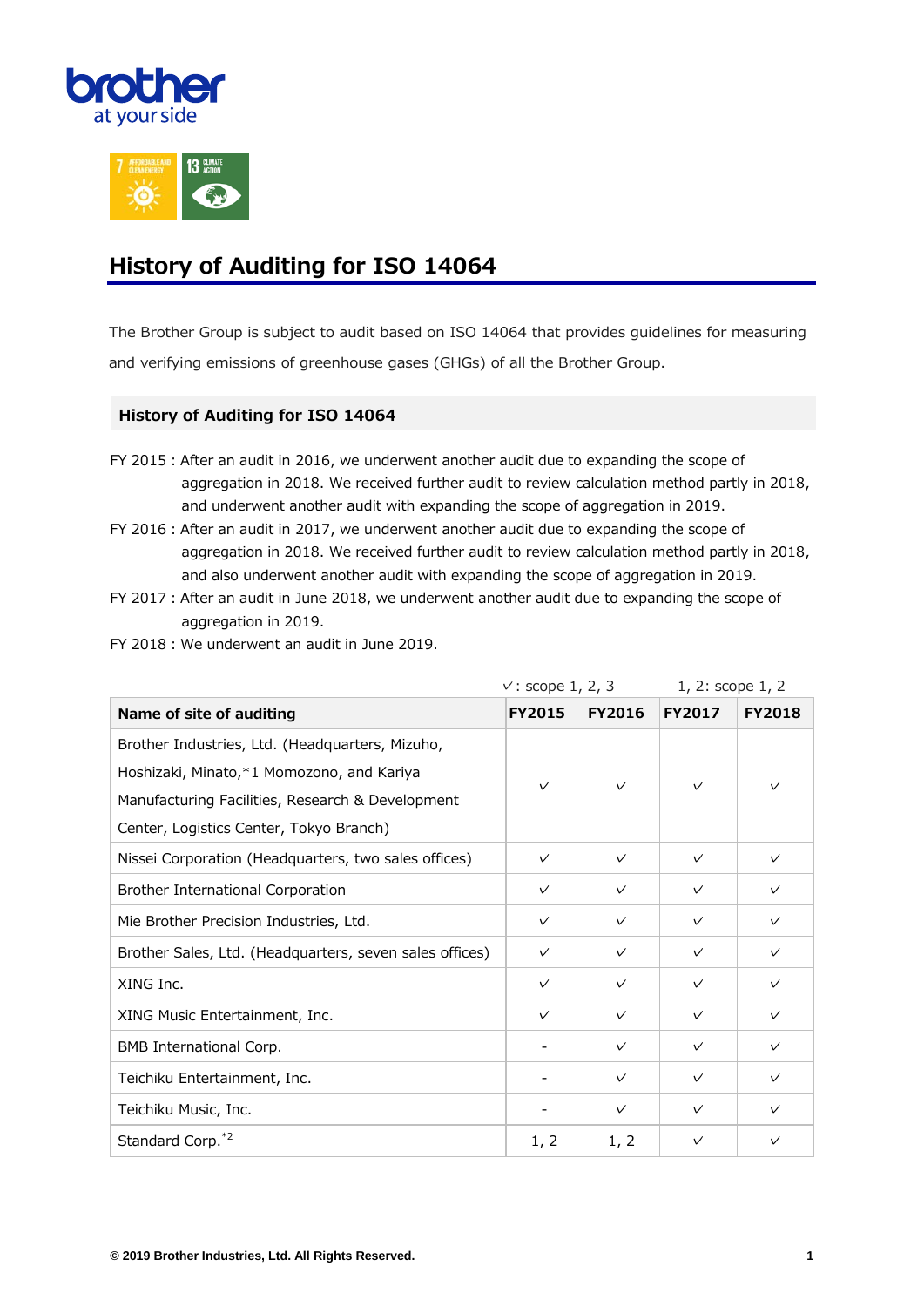## **brother**

| Grandprix Leisure System Co., Ltd.                                 |              |              |              | $\checkmark$ |
|--------------------------------------------------------------------|--------------|--------------|--------------|--------------|
| Brother Logitec Ltd.                                               | $\checkmark$ | $\checkmark$ | $\checkmark$ | $\checkmark$ |
| Brother Real Estate, Ltd.                                          | $\checkmark$ | $\checkmark$ | $\checkmark$ | $\checkmark$ |
| Brother Living Service Co., Ltd.                                   | $\checkmark$ | $\checkmark$ | $\checkmark$ | $\checkmark$ |
| Brother Enterprise, Ltd.                                           | $\checkmark$ | $\checkmark$ | $\checkmark$ | $\checkmark$ |
| Betop Staff, Ltd.                                                  | $\checkmark$ | $\checkmark$ | $\checkmark$ | $\checkmark$ |
| Brother Industries (U.S.A.) Inc.                                   | $\checkmark$ | $\checkmark$ | $\checkmark$ | $\checkmark$ |
| Brother International Corporation (U.S.A.)                         | $\checkmark$ | $\checkmark$ | $\checkmark$ | $\checkmark$ |
| (Headquarters, four offices)                                       |              |              |              |              |
| Brother International Corporation (Canada) Ltd.                    | $\checkmark$ | $\checkmark$ | $\checkmark$ | $\checkmark$ |
| Brother International de Mexico, S.A. de C.V.                      | $\checkmark$ | $\checkmark$ | $\checkmark$ | $\checkmark$ |
| Brother International Corporation do Brasil, Ltda.                 | $\checkmark$ | $\checkmark$ | $\checkmark$ | $\checkmark$ |
| Brother International de Chile, Ltda.                              | $\checkmark$ | $\checkmark$ | $\checkmark$ | $\checkmark$ |
| Brother International Corporation de Argentina S.R.L.              | $\checkmark$ | $\checkmark$ | $\checkmark$ | $\checkmark$ |
| Brother Mobile Solutions, Inc.                                     | $\checkmark$ | $\checkmark$ | $\checkmark$ | $\checkmark$ |
| Brother International del Peru S.A.C.                              | $\checkmark$ | $\checkmark$ | $\checkmark$ | $\checkmark$ |
| Brother Industries (U.K.) Ltd.                                     | $\checkmark$ | $\checkmark$ | $\checkmark$ | $\checkmark$ |
| Brother Industries (Slovakia) s.r.o.                               | V            | $\checkmark$ | $\checkmark$ | $\checkmark$ |
| Brother Internationale Industriemaschinen GmbH                     | $\checkmark$ | $\checkmark$ | $\checkmark$ | $\checkmark$ |
| Brother Internationale Industriemaschinen GmbH<br>(Italian Branch) | $\checkmark$ | $\checkmark$ | $\checkmark$ | $\checkmark$ |
| Brother Sewing Machines Europe GmbH                                | $\checkmark$ | $\checkmark$ | $\checkmark$ | $\checkmark$ |
| Brother Sewing Machines Europe GmbH (U.K. Branch)                  |              |              |              |              |
| Brother System Technology Development (Hangzhou)                   |              |              |              |              |
| Ltd.                                                               | $\checkmark$ | $\checkmark$ | $\checkmark$ | $\checkmark$ |
| Taiwan Brother Industries, Ltd.                                    | $\checkmark$ | $\checkmark$ | $\checkmark$ | $\checkmark$ |
| Brother Industries Technology (M) Sdn. Bhd.*3                      | $\checkmark$ | $\checkmark$ |              |              |
| Zhuhai Brother Industries, Co., Ltd.                               | $\checkmark$ | $\checkmark$ | $\checkmark$ | $\checkmark$ |
| Brother Machinery Xian Co., Ltd.                                   | $\checkmark$ | $\checkmark$ | $\checkmark$ | $\checkmark$ |
| Brother Industries (Shenzhen), Ltd.*4                              | $\checkmark$ |              |              |              |
| (currently: Brother Technology (Shenzhen) Ltd.)                    |              |              |              |              |
| Brother Industries (Vietnam) Ltd.                                  | $\checkmark$ | $\checkmark$ | $\checkmark$ | $\checkmark$ |
| Brother Technology (Shenzhen) Ltd.*4                               | $\checkmark$ | V            | $\checkmark$ | $\checkmark$ |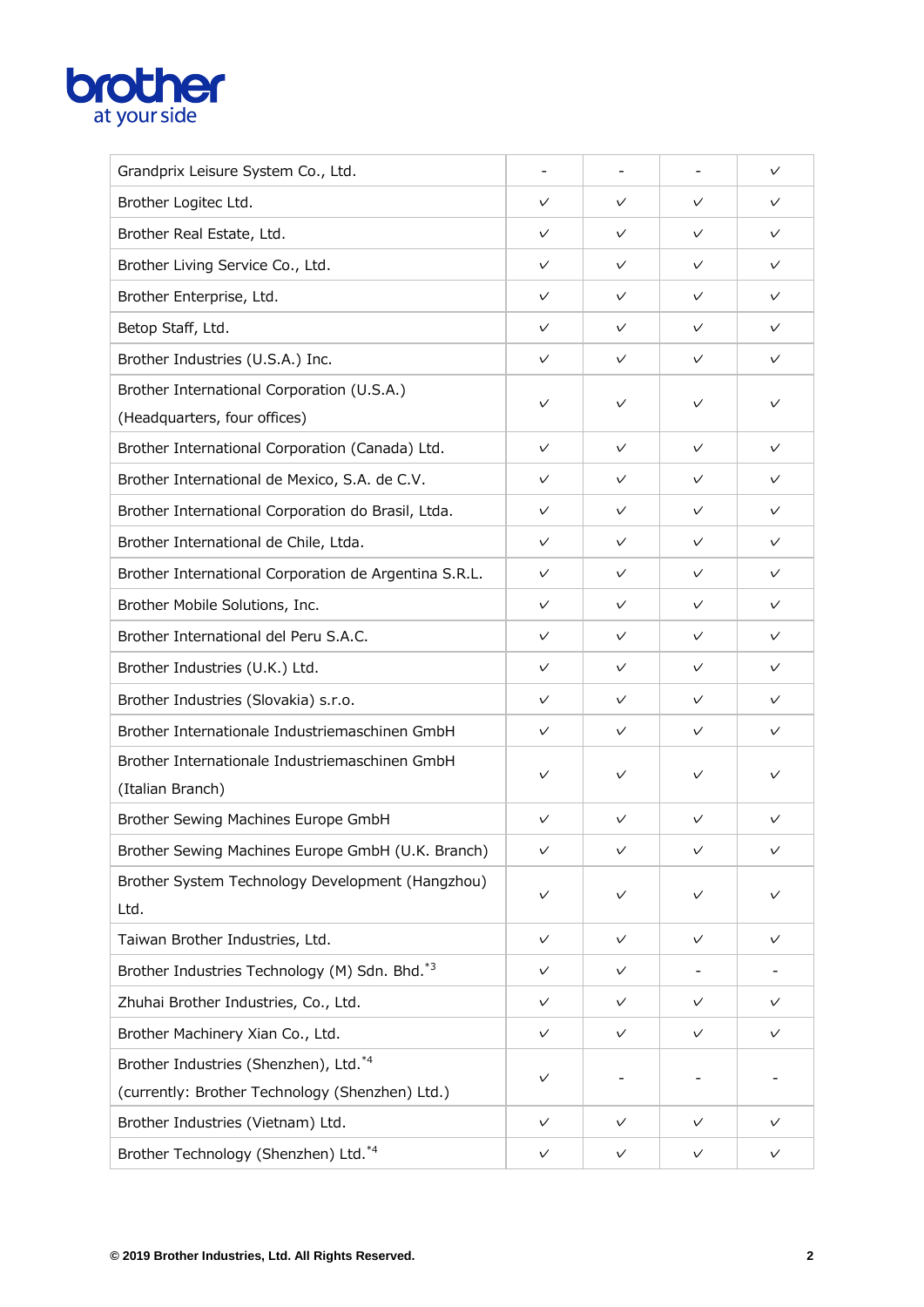

| Brother Corporation (Asia) Ltd.                                   | $\checkmark$ |              |              |              |
|-------------------------------------------------------------------|--------------|--------------|--------------|--------------|
| Brother Industries Saigon, Ltd.                                   | $\checkmark$ | $\checkmark$ | $\checkmark$ | $\checkmark$ |
| Brother Industries (Philippines), Inc.                            | $\checkmark$ | $\checkmark$ | $\checkmark$ | $\checkmark$ |
| Brother Machinery Vietnam Co., Ltd.                               | $\checkmark$ | $\checkmark$ | $\checkmark$ | $\checkmark$ |
| Nissei Trading (Shanghai) Co., Ltd. (Headquarters, one<br>branch) | $\checkmark$ | $\checkmark$ | $\checkmark$ | $\checkmark$ |
| Brother International S.A. (Pty) Ltd.                             | $\checkmark$ | $\checkmark$ | $\checkmark$ | $\checkmark$ |
| Brother International (Aust.) Pty. Ltd.                           | $\checkmark$ | $\checkmark$ | $\checkmark$ | $\checkmark$ |
| Brother International Singapore Pte. Ltd.                         | $\checkmark$ | $\checkmark$ | $\checkmark$ | $\checkmark$ |
| Brother International (NZ) Ltd.                                   | $\checkmark$ | $\checkmark$ | $\checkmark$ | $\checkmark$ |
| Brother International (HK) Ltd.                                   | $\checkmark$ | $\checkmark$ | $\checkmark$ | $\checkmark$ |
| Brother International (Gulf) FZE                                  | $\checkmark$ | $\checkmark$ | $\checkmark$ | $\checkmark$ |
| Brother International (Gulf) FZE (Turkey Branch)                  | $\checkmark$ | $\checkmark$ | $\checkmark$ | $\checkmark$ |
| Brother Commercial (Thailand) Ltd.                                | $\checkmark$ | $\checkmark$ | $\checkmark$ | $\checkmark$ |
| Brother Machinery (Asia) Ltd.                                     | $\checkmark$ | $\checkmark$ | $\checkmark$ | $\checkmark$ |
| Brother International (Malaysia) Sdn. Bhd.                        | $\checkmark$ | $\checkmark$ | $\checkmark$ | $\checkmark$ |
| Brother International Philippines Corporation                     | $\checkmark$ | $\checkmark$ | $\checkmark$ | $\checkmark$ |
| Brother (China) Ltd. (Headquarters, two branches)                 | $\checkmark$ | $\checkmark$ | $\checkmark$ | $\checkmark$ |
| BMB (Shanghai) International Corp.                                |              | $\checkmark$ | $\checkmark$ | $\checkmark$ |
| Brother International (India) Private Ltd.                        | $\checkmark$ | $\checkmark$ | $\checkmark$ | $\checkmark$ |
| PT. Brother International Sales Indonesia                         | $\checkmark$ | $\checkmark$ | $\checkmark$ | $\checkmark$ |
| Brother International Taiwan Ltd.                                 | $\checkmark$ | $\checkmark$ | $\checkmark$ | $\checkmark$ |
| Brother International (Vietnam) Co., Ltd.                         | $\checkmark$ | $\checkmark$ | $\checkmark$ | $\checkmark$ |
| Brother International Korea Co., Ltd.                             | $\checkmark$ | $\checkmark$ | $\checkmark$ | $\checkmark$ |
| Brother Machinery Shanghai Ltd.                                   | $\checkmark$ | $\checkmark$ | $\checkmark$ | $\checkmark$ |
| Nissei Gear Motor Mfg. (Changzhou) Co., Ltd.                      | $\checkmark$ | $\checkmark$ | $\checkmark$ | $\checkmark$ |
| Brother International Europe Ltd.                                 | $\checkmark$ | $\checkmark$ | $\checkmark$ | $\checkmark$ |
| Brother U.K. Ltd.                                                 | 1, 2         | $\checkmark$ | $\checkmark$ | $\checkmark$ |
| <b>Brother International GmbH</b>                                 | 1, 2         | $\checkmark$ | $\checkmark$ | $\checkmark$ |
| Brother International GmbH (Austrian Branch)                      | 1, 2         | $\checkmark$ | $\checkmark$ | $\checkmark$ |
| <b>Brother France SAS</b>                                         | 1, 2         | $\checkmark$ | $\checkmark$ | $\checkmark$ |
| Brother International (Nederland) B.V.                            | 1, 2         | $\checkmark$ | $\checkmark$ | V            |